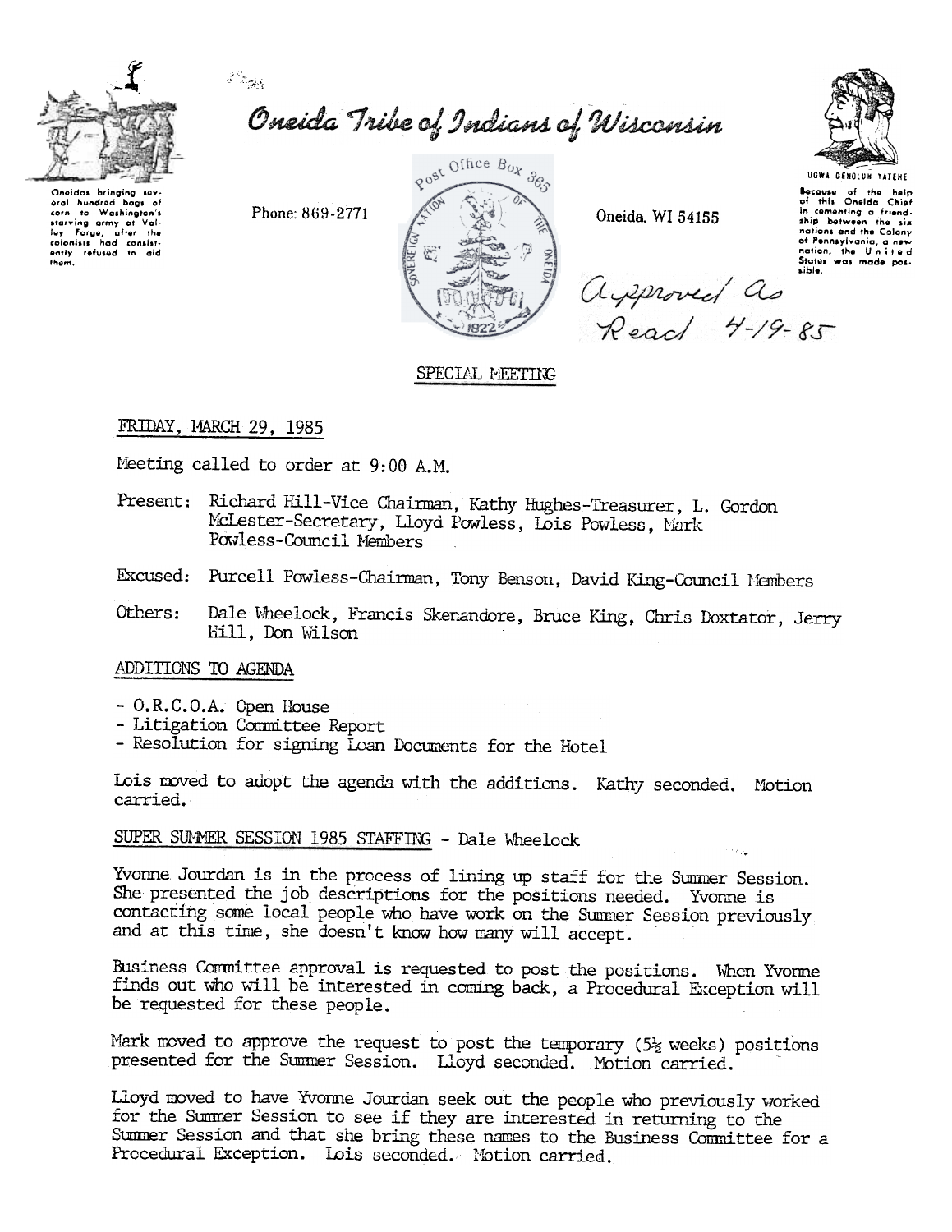

Oneida Tribe of Indians of Wisconsin Special Meeting - March 29, 1985 Page 2

# 220-RESOLUTION #3-29-85-A - Francis Skenandore, Bruce King

This resolution will authorize Purcell Powless to sign the legal documents and loan notes required by the State Bank of DePere and for the UDAG Grant agreement to finalize the construction of the Oneida Rodeway Inn.

Mark moved to adopt Resolution #3-29-85-A. Gordon seconded. Motion carried.

REVENUE SHARING RECCMMENDATIONS - Lloyd Powless, Lois Powless, Kathy Hughes

The Sub-Committee, after review of the March 14, 1985 Public Hearing, recommended the following changes to the original proposed budget:

- 1. Delete the Slide Presentation and Brochure \$8,850.
- Add \$3,825 for the Indian Child Welfare Program.<br>Increase Chemical Dependency request by \$600.00.  $2.1$ Add \$3,825 for the Indian Child Welfare Program.
- $\overline{3}$ .
- 4. Add \$4,425 for the Nursing Home to purchase (2) washers.

The Sub-Comnittee could not agree on the appropriation for improvements to the Cora House Site.

If the Business Committee agrees not to support land improvements at the Cora House Site, they then recommend applying the  $$3,025.00$  to the Nursing Home for two (2) washers. Lloyd moved to approve items 1 through 4. Lois seconded. Motion carried.

Gordon moved to approve applying the  $$3,025.00$  to the Nursing Home for two (2) washers and not support the request for land improvements at the Cora House Site. Lois seconded. Lloyd opposed. Mark abstained. Motion carried.

#### 200-OFFER TO PURCHASE THE GEORGE WHITE PROPERTY - Chris Doxtator

The Land Committee recommend the purchase of the George White property for \$44,000.00.

Gordon moved to approve the recommendation and have Sharon Cornelius coordinate any necessary arrangements with the Oneida Tribal Enterprise lease we presently have with George White. Lloyd seconded. Motion carried.

## VACATION REQUEST

Jerry Hill is requesting vacation for April 2, 3 and 4, 1985

Lloyd moved to approve, Lois seconded. Notion carried.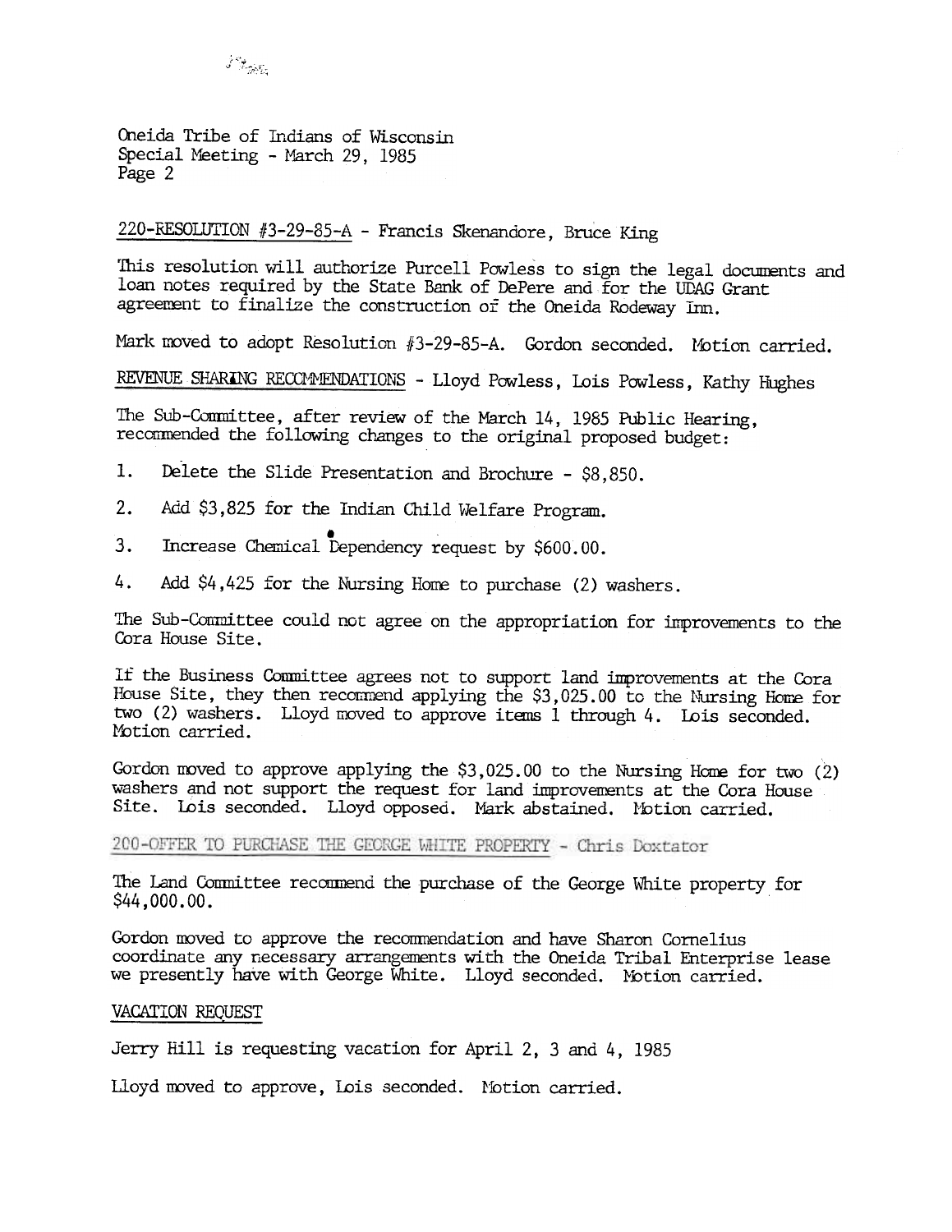Oneida Tribe of Indians of Wisconsin Special Meeting - March 29, 1985 Page 3

## 060-VACATION REQUEST

Rick Hill is requesting vacation for  $\frac{1}{2}$  day on March 29, April 1, April 8 - 12. April 15 - 19, July 5, and July 8 - 12, 1985.

Mark moved to approve this request. Lloyd seconded. Motion carried.

#### VACATION REQUEST

Dave is requesting vacation for March 28, 29, and April 1, 1985

Mark moved to approve this request, Lois seconded. Motion carried,

### Q60-TRAVEL r\EQUEST

Mark is requesting approval to attend the N.T.C.A. in Miami, Florida on April 14 -19,1985, regarding the Bingo Task Force.

Gordon moved to approve the travel, contingent Mark is available for the upcoming B.I.A. Bingo Workshop to be held in Lac du Flambeau. Lloyd seconded. Mark abstained. Motion carried.

### LITIGATION COMMITTEE REPORT

The Litigation Committee was asked to give an update on the direction of the Land Claims, since receiving the Supreme Court Decision.

Everyone is looking towards the opening of some form of negotiations.

On March 27, 1985, the Business Committee took action to restructure the Litigation Committee, which is now made up of, Rick Hill, Kathy Hughes, Lois Powless and Gordon McLester. Amos Christjohn, Amelia Cornelius and Maxime Thomas were previously on this Conmittee.

As directed by the General Tribal Council per Resolution 2-25-82, the Business Conmittee is to be actively involved in Land Claims and these Business Cormittee members will be able to devote whatever time is needed in negotiations.

A notice is going into the Kalihwisaks announcing the Community meeting scheduled with N.A.R.F. Attorney, Arlinda Locklear, on April 18, 1985, 7:00 P.M., at the Norbert Hill Center for discussion on the Supreme Court Decision.

Requests have come in from the Oneida Council of Thames and from Ray Halbriter, a spokesman for the Tribal group of the Oneidas in New York, to have a meeting of all the Oneida Parties. The Litigation Committee recommen sending a reply that we are agreeable to such a meeting and propose meeting in Buffalo, New York the weekend of April 27, 28, 1985.